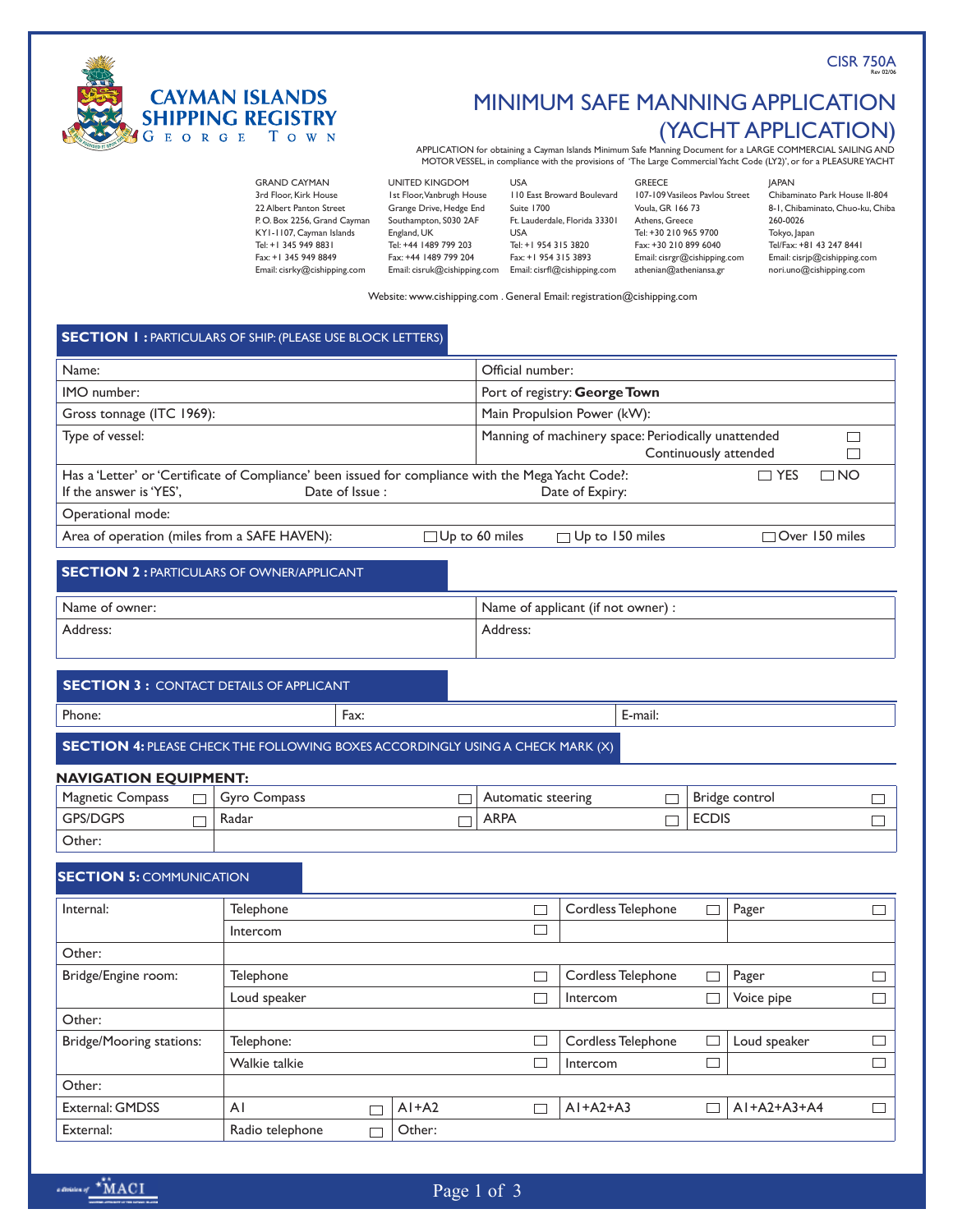CAYMAN ISLANDS SHIPPING REGISTRY (2006 بالاستراحية المستراحية المستراحية المستراحية المستراحية المستراحية المستراحية<br>MINIMUM SAFE MANNING DOCUMENT (YACHT APPLICATION)

| <b>SECTION 6: MACHINERY SPACE</b>                                                                      |        |                                                                                          |                          |                                     |          |                                              |          |                     |                  |        |
|--------------------------------------------------------------------------------------------------------|--------|------------------------------------------------------------------------------------------|--------------------------|-------------------------------------|----------|----------------------------------------------|----------|---------------------|------------------|--------|
| <b>Engine Type:</b>                                                                                    | Diesel |                                                                                          | Diesel-electric          |                                     | Steam    |                                              |          | Gas turbine         |                  |        |
| Number of engine rooms<br>$\Box$                                                                       |        |                                                                                          |                          | Number of main engines              |          | Number of auxiliary engines                  |          |                     |                  |        |
| Engine control room fitted                                                                             |        |                                                                                          |                          | UMS certified and operational       |          |                                              |          |                     |                  |        |
| Survey and inspection system (CSM, CSH, etc.):                                                         |        | $\Box$                                                                                   |                          |                                     |          |                                              |          |                     |                  | $\Box$ |
| <b>SECTION 7: LIFE SAVING APPLIANCES (LSA)</b>                                                         |        |                                                                                          |                          |                                     |          |                                              |          |                     |                  |        |
| Life boats:                                                                                            | Fitted | Not fitted                                                                               | $\Box$                   | No. of life boats                   | П        | Rescue boat                                  |          |                     | Fast rescue boat |        |
| Launching arrangements:                                                                                |        |                                                                                          |                          | Gravity                             |          | Free fall                                    |          |                     |                  | П      |
| Life rafts:                                                                                            |        | With launching appliances:                                                               |                          | Without                             | ٦        | Other:                                       |          |                     |                  |        |
| <b>SECTION 8: FIRE FIGHTING APPLIANCES (FFA)</b>                                                       |        |                                                                                          |                          |                                     |          |                                              |          |                     |                  |        |
| Accommodation:                                                                                         |        | Central control station fitted                                                           |                          |                                     |          | Fixed fire detection and alarm system fitted |          |                     |                  |        |
| Fixed fire detection and alarm system and sprinkler system                                             |        |                                                                                          |                          |                                     |          | Fire door indicator panel and closures       |          |                     |                  | $\Box$ |
| General/fire alarms                                                                                    |        | Manual call points                                                                       |                          |                                     |          | Protected means of escape provided           |          |                     |                  | $\Box$ |
| <b>Engine room:</b>                                                                                    |        | Automatic fire detection fitted                                                          |                          |                                     |          | Type of fixed smothering system:             |          |                     | Gas              | $\Box$ |
| Foam                                                                                                   | $\Box$ | Hi fog                                                                                   | Other:                   |                                     |          |                                              |          |                     |                  |        |
| Quick closing valves for fuel tanks fitted                                                             |        |                                                                                          | Г                        | Fire flaps closed:                  | Manually | Г                                            | Remotely |                     |                  | $\Box$ |
| Fuel pumps shut down:                                                                                  |        | Manually                                                                                 |                          |                                     | Remotely |                                              |          |                     |                  | $\Box$ |
| <b>SECTION 9: PILOT BOARDING ARRANGEMENTS</b>                                                          |        |                                                                                          |                          |                                     |          |                                              |          |                     |                  |        |
| Pilot ladder<br>Mechanical pilot hoist fitted                                                          |        |                                                                                          |                          |                                     |          | Pilot ladder/gangway combination             |          |                     |                  | $\Box$ |
| <b>SECTION 10: MOORING OPERATIONS</b>                                                                  |        |                                                                                          |                          |                                     |          |                                              |          |                     |                  |        |
| Number of docking stations                                                                             |        |                                                                                          |                          | Mooring ropes on winch drums        |          |                                              |          |                     |                  |        |
| Self-tensioning winches fitted                                                                         |        |                                                                                          |                          | Anchor control from bridge possible |          |                                              |          |                     |                  |        |
| <b>SECTION II: POLLUTION PREVENTION</b>                                                                |        |                                                                                          |                          |                                     |          |                                              |          |                     |                  |        |
| Oil pollution control equipment and chemicals provided                                                 |        |                                                                                          | Garbage compactor fitted |                                     |          |                                              |          |                     |                  |        |
| Pumps and piping provided for pumping oily residues ashore                                             |        |                                                                                          |                          | Incinerator fitted                  |          | $\Box$                                       |          | Garbage tank fitted |                  | $\Box$ |
| The following plans and drawings must be provided with this application form:<br>• General arrangement |        | • Safety plan(s) to include arrangement of life saving appliances and fire control plans |                          |                                     |          |                                              |          |                     |                  |        |

• Mooring arrangements

Other plans as requested by the Cayman Islands Shipping Registry

Please give below a brief description of the nature of intended operation of the vessel including restrictions, if any, applicable to the vessel and/or her crew.